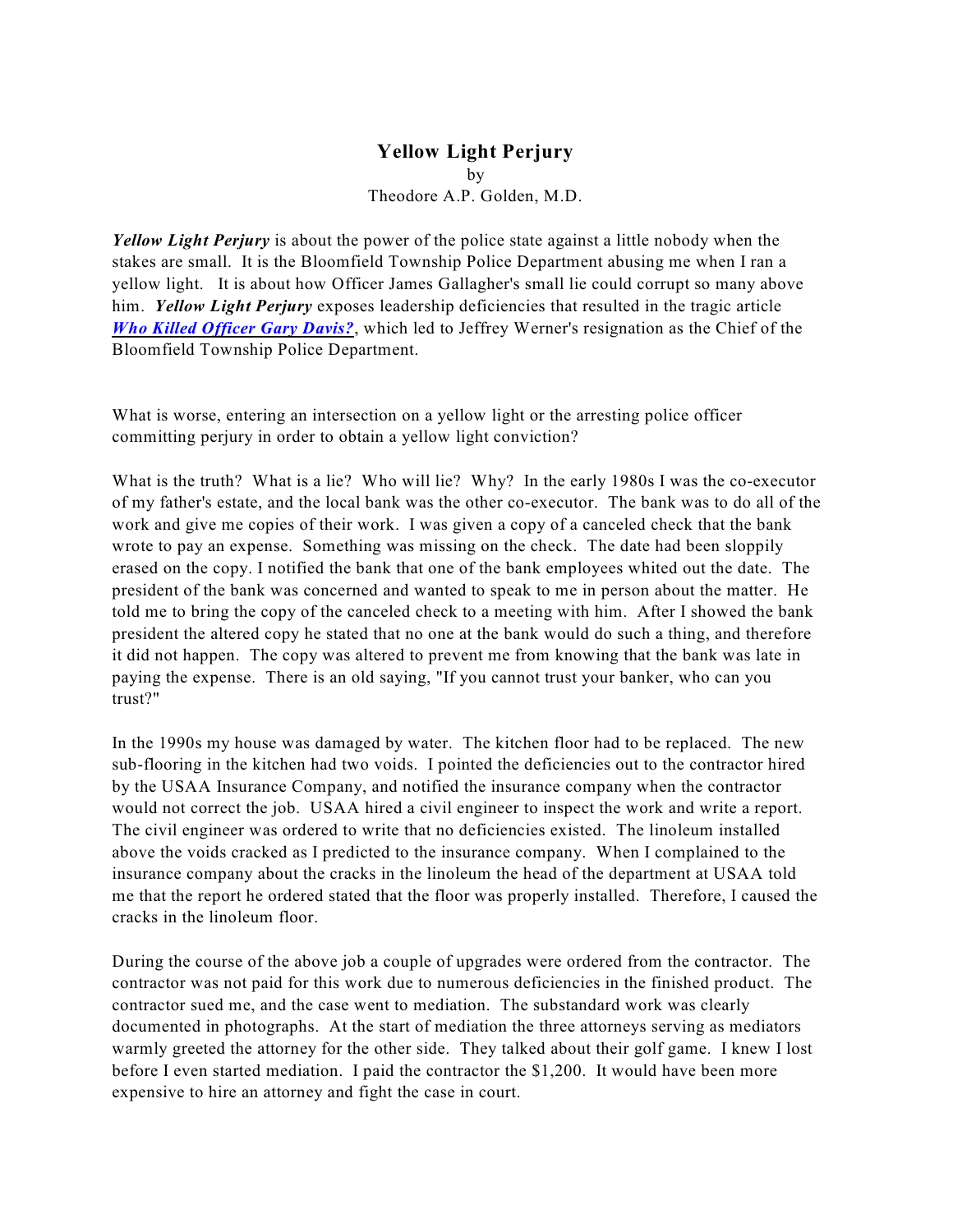### **The Power of the State**

The power of the state is awesome, especially concerning small abuses against helpless individuals. Diminutive crimes that do not cause a ripple in society. Crimes that cause an individual a small monetary loss and unmeasured emotional distress. Cunning calculated crimes without the fear of retribution. Crimes ignored by faceless dishonest bureaucrats, who often identify with the perpetrators. Bureaucratic co-conspirators by way of friendship, fraternity, profession, common ties, trade, patronizing, ideology, or bribe. Laws to protect can be ignored by the unscrupulous. Laws are lacking to safeguard and protect the individual from specific crimes. Small crimes that are too expensive to fight. The victims are given an endless run around and finally stop their pursuit of justice when they are financially and emotionally exhausted.

I have been down the path several times. I have been victimized by unscrupulous individuals who knew that they had nothing to fear from the disciplinary process for the reasons just stated. My most recent experience prior to the Yellow Light Perjury were crimes of attorney misconduct committed by the mediator and attorneys representing both parties in a divorce. Their violation of The Michigan Rules of Professional Conduct (MRPC) for their financial gain increased the conflict and prolonged the divorce process. These attorneys abused the legal system because they knew they would not be disciplined by The Michigan Attorney Grievance Commission, which is controlled by the Michigan Supreme Court. It is like the fox guarding the hen house. The Commission by law is appointed by the Supreme Court, and six of the nine members of the Commission must be attorneys, and the other three are lackeys for the system. Any disagreement with a decision of the Commission must be appealed to the Michigan Supreme Court. A long, expensive, and difficult process, which the Court always rejects. The awesome power of the state against the little individual. For more information concerning this matter please go to [www.tagolden.com](http://www.tagolden.com) or [www.michiganjustice.com](http://www.tagolden.com).

This is what I was going to be up against as I approached the intersection of Square Lake Road and Telegraph Road on the night of August 26, 2004. Please, take heed. It could happen to you.

Please, act to protect your rights.

# **The Yellow Light Ambush**

As I headed west on Square Lake Road I did not know that I was heading into an ambush rigged by Officer James Gallagher of the Bloomfield Township Police Department. He stated that he was ready and waiting in the parking lot at the corner of Square Lake Road and Telegraph to snarl drivers who entered the intersection when the traffic signal was yellow. The speed limit on Square Lake Road is 50 mph. I was approaching the intersection when the light turned yellow. In a split second I made a decision that due to my speed I might not be able to safely stop. Therefore, I proceeded without accelerating into the intersection while the light was yellow in order to make a right turn onto north bound Telegraph. I wanted to get into the left turn lanes of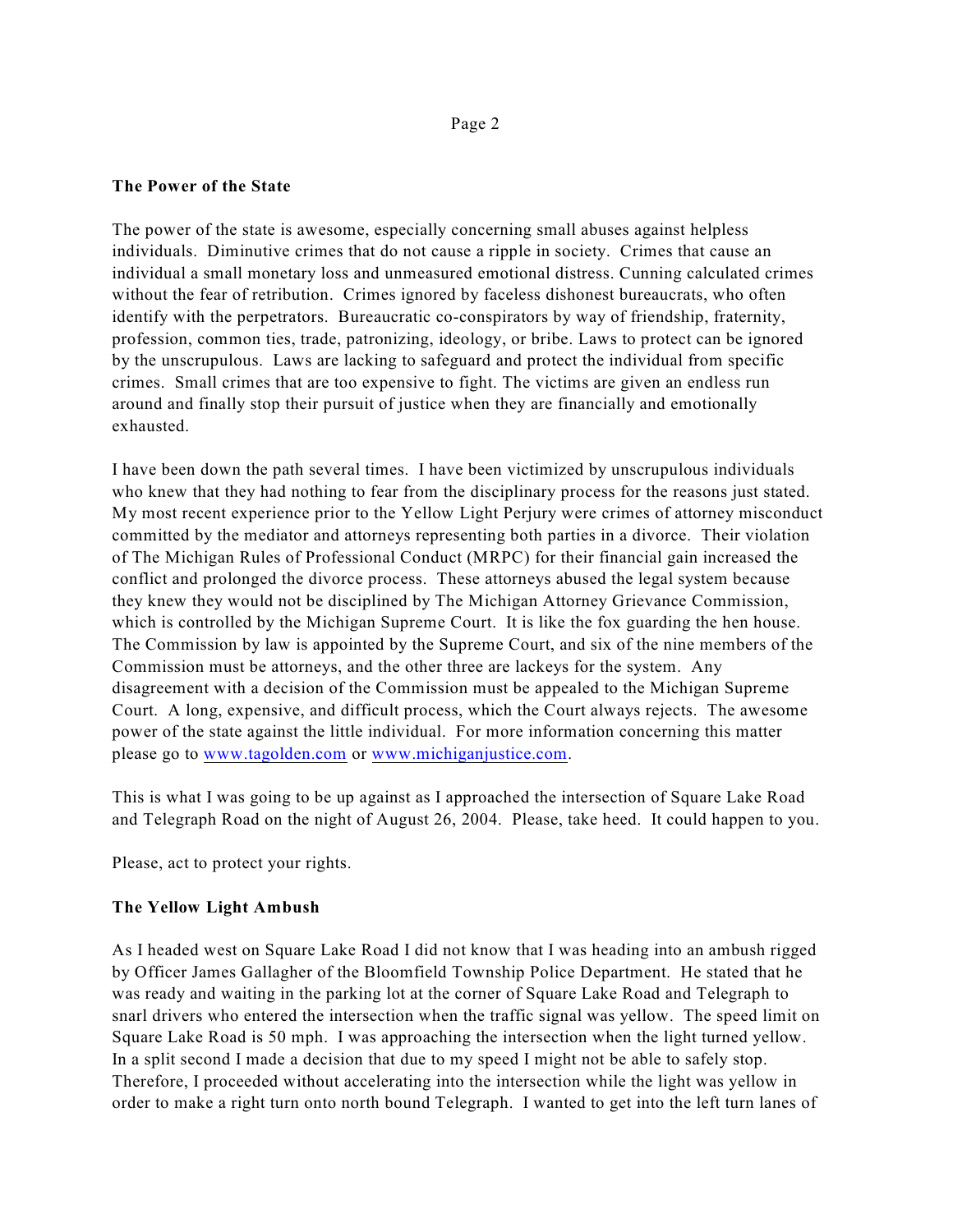north bound Telegraph in order to make an 180 degrees turn to head south on Telegraph. I slowed down in order to make a right turn onto north bound Telegraph. I went about 1/13 of a mile on north bound Telegraph and then made an 180 degrees turn in order to be heading south on Telegraph. After I passed the green light at Telegraph and Square Lake Road and possibly another green light I saw flashing red lights behind me. I realized that I was being signaled, and I drove until I reached a safe wide shoulder before pulling off the road.

The police officer's car had very bright lights that reflected off of the large side view mirror of my 1997 Chevrolet Astro Minivan. He shined a bright flashlight in my eyes. I did not see the officer during the entire time of the encounter with him. I did hear him very well.

He stated that he stopped me because I drove through a yellow light. I disagreed with him, and told him that the light was green. He then stated that it was not the green light that I just drove through, but a couple of lights previous to that one. He stated that the yellow light was at Telegraph and Square Lake Road, and I drove through it while I was driving west on Square Lake Road. He stated that no one else went through the yellow light after I went through it implying that I was guilty. I asked him what the law was concerning yellow lights. He stated that the law was that one must stop, no exceptions. I asked him if he was sure that was the law. He stated that was the law, and he was waiting at the intersection in order to stop anyone that did not stop on the yellow light. He would stop anyone that entered the intersection when the light was yellow. No exceptions. I told him that I did not think that was quite the law, but did not want to argue with him. I asked the officer if he had observed me speeding at any time. The answer was no. After the officer took my drivers license, I asked him if he was going to issue me a ticket for driving through a yellow light. He stated that he had not yet decided, and walked to his car. He quickly returned from his car and handed me a piece of paper. I could not read it due to the bright lights shining at me. I asked him if it was a ticket for driving through the yellow light. He stated "Yes". I gave a mild protest, and he said "Tell it to the judge". The last thing he said as he headed towards his car was "Drive carefully. I thought you had time to stop."

When I could finally read the ticket I saw that he wrote "**right turn on red**". Under column MCL Cite/PACC Code the numbers 257 and 611 were entered on the ticket.

## **The Written Law**

"You are required to stop on a yellow light. If you cannot stop safely, do not speed up but drive cautiously through the intersection." What Every Driver Must Know, State of Michigan, Terri Lynn Land, Secretary of State.

## **The Court Imposter**

I notified the 48<sup>th</sup> District Court that I planned to protest the citation. I was told that I would receive a notice in the mail. A postcard arrived and stated that a pre formal hearing would take place on Friday, October 22, 2004, at 3:00 P.M. I made arrangements to not be at work on the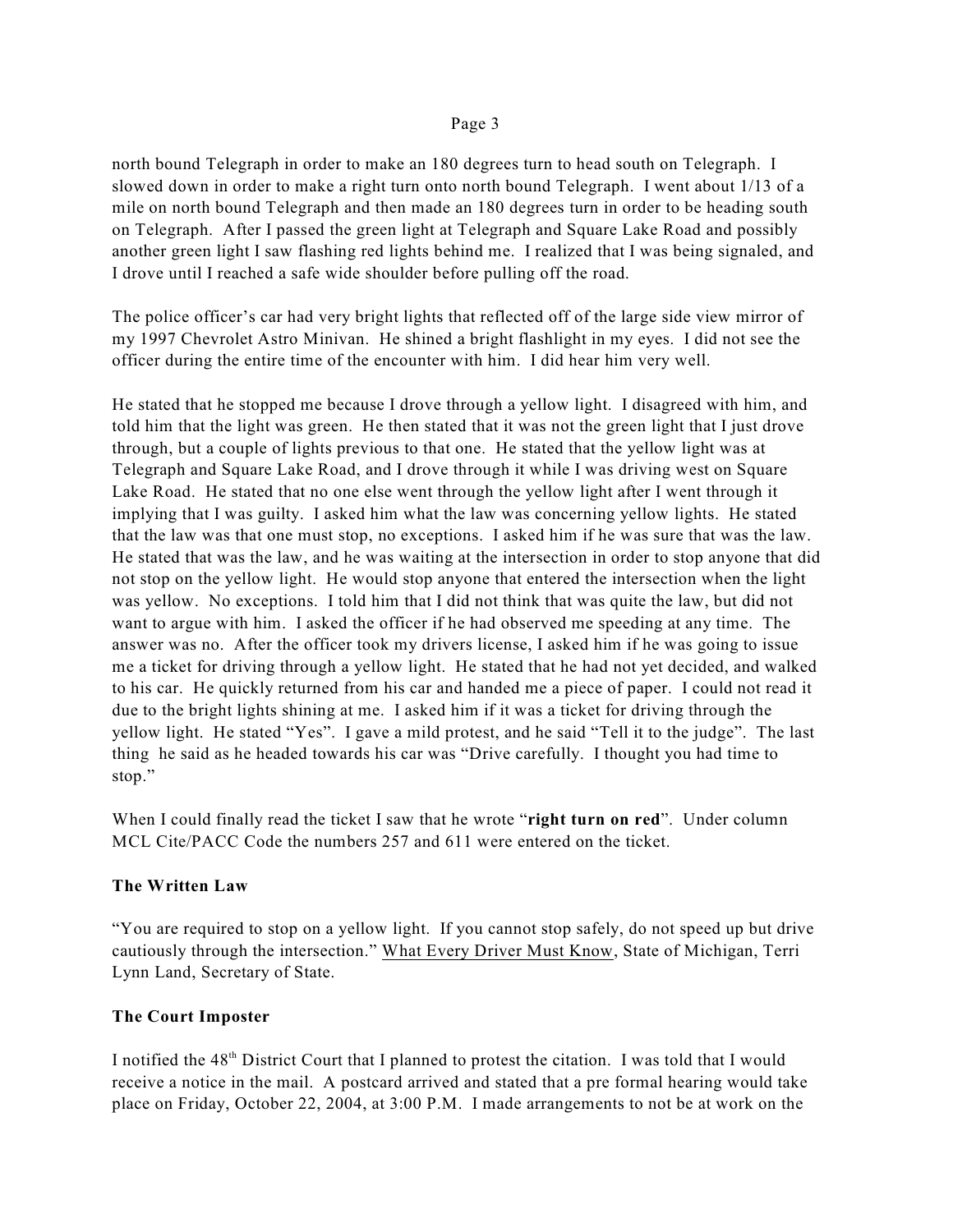afternoon of Oct. 22.

I arrived at the Court, and was told that the hearing would be in the basement. There were many people sitting in a row of chairs lined up against a wall. It appeared to be a first come first serve arrangement. I took my seat at the end of the line rather unhappy about the number of occupied chairs between my seat and the front of the line. A man from a room would signal the person in the front chair to come into his office. The person in the lead chair got up and entered the room. Then everyone sitting would stand up and advance one chair towards the front and sit down. This freed up chairs at the end of the line for others that followed. I was somewhat surprised at the speed at which the line moved. Up, shift, down, up, shift, down, etc., and I was signaled to enter the room.

Without introduction or name badge the man quickly asked my name. He stated that I had a good driving record in Bloomfield Township, the officer informed him that I should be given two points instead of three, and the offense would go unknown to my insurance company. I should just pay the fine of \$125. I stated that I did not make a right turn on red as the officer wrote on the ticket. The officer lied on the ticket. I did not wish to plead guilty to the plea bargain because I did not do what the officer had written. The gentlemen was in a big hurry, and did not want to discuss the matter further. He stated that he was not authorized to do anything further, the matter was beyond his control, and that I would be notified of a trial date. I was latter informed that the man in the room was Thomas Ryan the prosecutor. A fact confirmed by Mr. Ryan when I told him that the man in the room did not have the decency to introduce himself. I complained to the Township Trustees that the man acted as a court impostor.

# **The Trial Notice**

One week passed and another postcard arrived in the mail. "FORMAL HRG TUESDAY 12/06/05 01:30 PM" I checked the date against a calender. Yes, Tuesday, December 6, did occur in the year 2005. The court must be way behind I thought. I was actually relieved by the long delay, because I needed a break from the case. I could forget about the case for at least one year. I put the ticket on my refrigerator, and made myself a mental note to look at it in October, 2005. On December 2, 2004, I received a letter from Thomas Ryan with a "Stipulation and Order Adjourning Formal Hearing" scheduled for December 6, 2004, because Officer Gallagher had a training session scheduled for December 6, 2004. I was surprised that both Officer Gallagher and Mr. Ryan did not read the scheduling notices properly. I call Mr. Ryan's office the next day on Friday, December 3, 2004, to inform him of his error. He was not in the office and the secretary that I spoke to would not take a message even though I asked her several times. I would have to call back the next business day, which was Monday, December 6, 2004.

I called Mr. Ryan on the morning of December 6, 2004. I spoke to a different secretary, his personal one. He was not in the office, because he was at the 48<sup>th</sup> District Court. I told her that Mr. Ryan was in error concerning the scheduling of my case, and could she inform him. She took the message, and then stated that I should call the Court and inform Mr. Ryan myself. She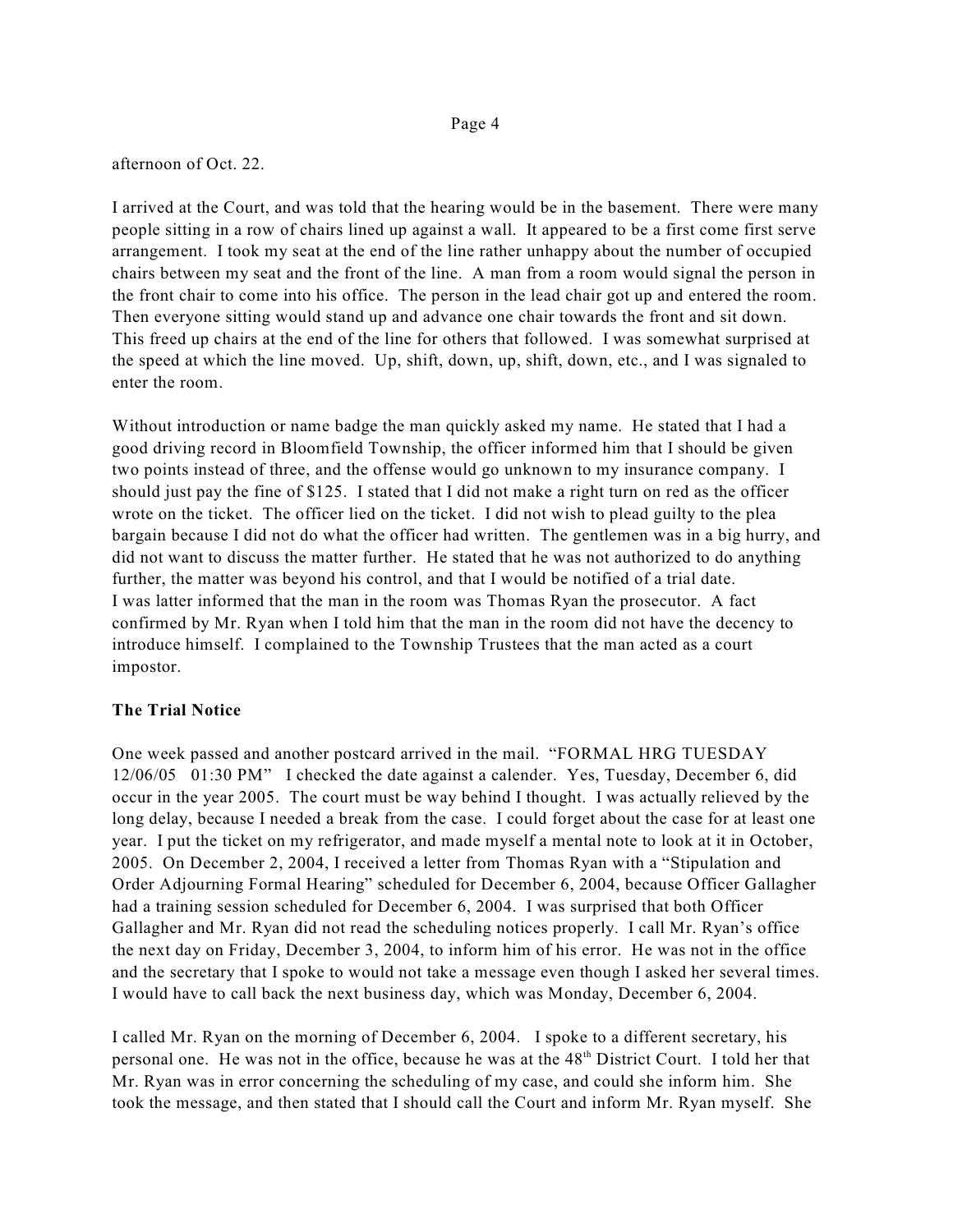gave me a Court telephone number where I could reach Mr. Ryan. I told her to have Mr. Ryan call me in case I could not reach him. He never called me.

I immediately called the Court, and was informed that Mr. Ryan was at a hearing and unavailable. However, I could talk to Judge Diane D'Agostini's clerk about the problem.

# **The First Conviction Without Benefit of a Trial**

The clerk informed me that Tuesday, 12/06/2005, was the date the trial was scheduled. However, because she had the file ready for the Judge D'Agostini, the trial would take place that afternoon on Monday, December 6, 2004, at 1:30 P.M. I informed the clerk that I could not make the trial because it was not scheduled, and I could not miss work on such a short notice. I protested that a trial could not be held without proper notification. She said the case was set to go at 1:30 P.M., whether I was present or not.

Judgement was entered on December 6, 2004, by Judge D'Agostini stating that I owed \$130.00.

When I spoke to another clerk in Judge D'Agostini's office on  $12/07/2004$ , I was initially told that my case was on the Judge's docket for 12/06/2004, and then informed that it was not after I protested that my trial notice and all other notices and trial scheduling were computer generated, and would have the same date. I was told that I was found guilty and the fine would be \$130. However, I was given a break. I would not be charged any traffic points, and a record of the case would not be available to my insurance company if I paid the \$130 fine. I felt that the Judge's office knew that the conviction was not proper, but wanted to expedite the matter by sweetening the plea deal. I told the clerk that I would not pay because I was innocent of the charges against me.

Mr. Ryan never called me back, and I called him on December 7, 2004. He stated that I was found to be guilty. I would receive a notice from the Court stating the fine of \$130, and another notice stating that I would not be charged any points. He encouraged me to pay the fine. On December 8, 2004 I received the Judgement notice concerning the fine, but never received anything from the Court about the points.

I was the victim of inappropriate legal actions due to the activities of Judge D'Agostini, Thomas Ryan, the prosecutor, and clerks of the 48<sup>th</sup> District Court. Why could so many Court people act against me? Was it attitude, negligence, incompetence, greed for the fine, indifference, prejudice, bias, sloppy work habits, or inability to do what is right?

After receiving the Notice of Judgement against me I responded by writing Judge D'Agostini the following letter.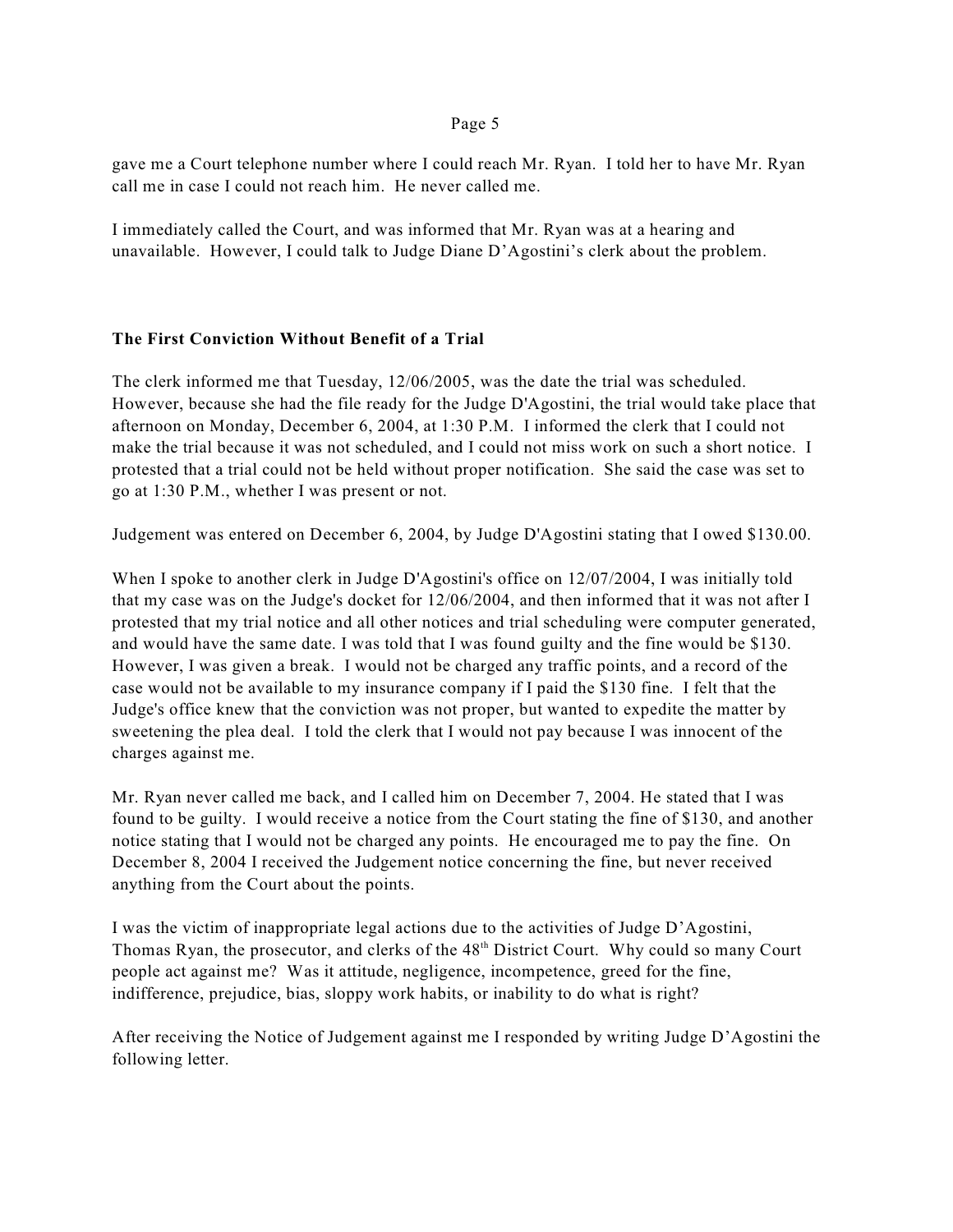**Theodore A. Golden, M.D.** 1746 Bellwood Court Bloomfield Hills, MI 48302

December 8, 2004

Judge Diane Dickow D'Agostini 48<sup>th</sup> District Court P.O. Box 3200 Bloomfield Hills, MI 48302-3200

Re: Case No. 04BT86254 X-REF: 0415219

Dear Judge D'Agostini:

Today, I received a notice from your court that a judgement concerning the above case has been entered. I feel I am a victim of a miscarriage of justice. The above case was not on your docket for December 6, 2004 at 1:30 P.M. The police officer and Thomas J. Ryan, Esq., representing Bloomfield Township, were in error concerning the scheduling of the above case. I notified both Mr. Ryan's office and your substitute clerk on the morning of December 6, 2004, concerning the fact that Mr. Ryan was not properly informed concerning the time of the hearing. There are reasons why this miscarriage of justice occurred.

At this time I feel I have suffered enough from the officials of Bloomfield Township. I so move that the judgement against me be dismissed, and the case is closed with prejudice. I hope that Thomas Ryan, Esq. concurs with my motion.

Sincerely,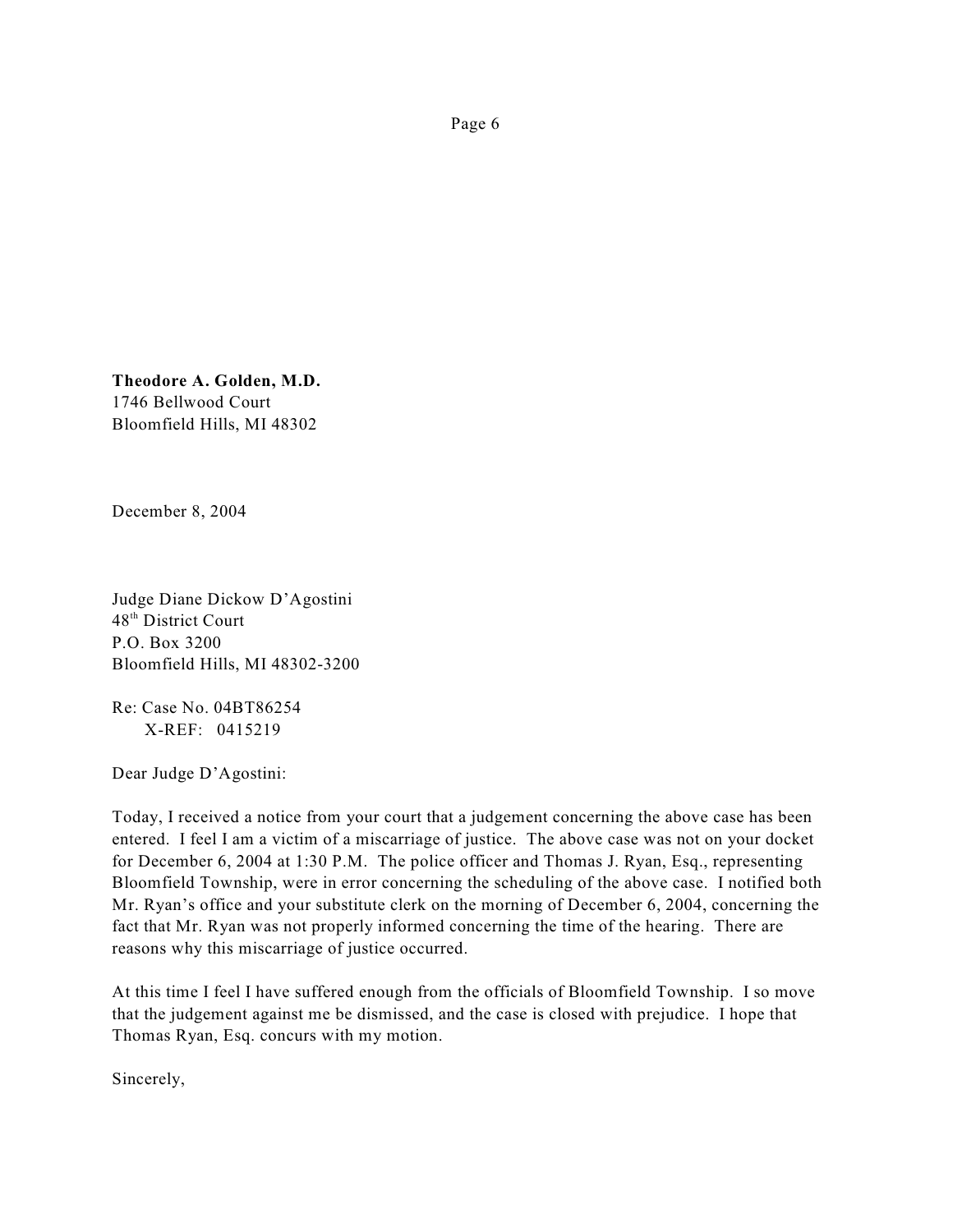Theodore A. Golden, M.D.

cc Thomas Ryan, Esq.

## **I received another notice from the Court scheduling a trial for January 12, 2005.**

### **Interview with James P. Harkins, the Court administrator.**

On Wednesday, December 15, 2004, I went to the  $48<sup>th</sup>$  District Court to complain about what the Court had done to me. Mr. Harkins introduced himself as the Court administrator. I asked him if he would send me an apology for what had happened. I never received one. I asked him to investigate the matter. He was very disinterested. I wanted to issue a subpoena to the Bloomfield Township Police Department for Officer Gallagher's records. Mr. Harkins was reluctant to give me subpoena forms, but finally acquiesced and gave me two. He then gave me some helpful advice. He told me that the Police Department would probably not honor a subpoena, and I should ask the chief of police if he would forward the requested records. A good idea. The police department was on the other side of the parking lot.

#### **Interview with Chief of Police, Jeffrey Werner**

I left the 48<sup>th</sup> District Court and walked directly to the offices of the Bloomfield Township Police Department. I told the secretary that I had an administrative problem concerning the police department. She was very nice and led me right into Chief Werner's office. Chief Werner is a nice looking man. He appeared distinguished and authoritative. This was the first time that I ever spoke to a Chief of Police. He certainly met my expectations, at least initially. It was obvious that he was going to protect the police officer and the Bloomfield Township Police Department. I asked him if he would release an officer's records to me if subpoenaed without revealing Officer Gallagher's name. I initially did not reveal Officer Gallagher's name because I thought the matter could still be handled in a discreet matter without Officer Gallagher suffering any repercussions. Chief Werner stated that he would not release an officer's records if subpoenaed. I asked Chief Werner what was the law concerning a yellow light. He emphatically stated that a driver must stop for every yellow light with no exceptions. I told him that a driver is allowed to go through a yellow light if the driver feels he cannot safely stop. The Chief agreed that I was right. I thought if the Chief did not know or interpret the law properly, why would Officer Gallagher. The Chief asked me who the officer was, and I said that it was Officer Gallagher. The Chief stated that Officer Gallagher was a good police officer with a good record. I explained the case to the Chief. I stated that Officer Gallagher was not honest when he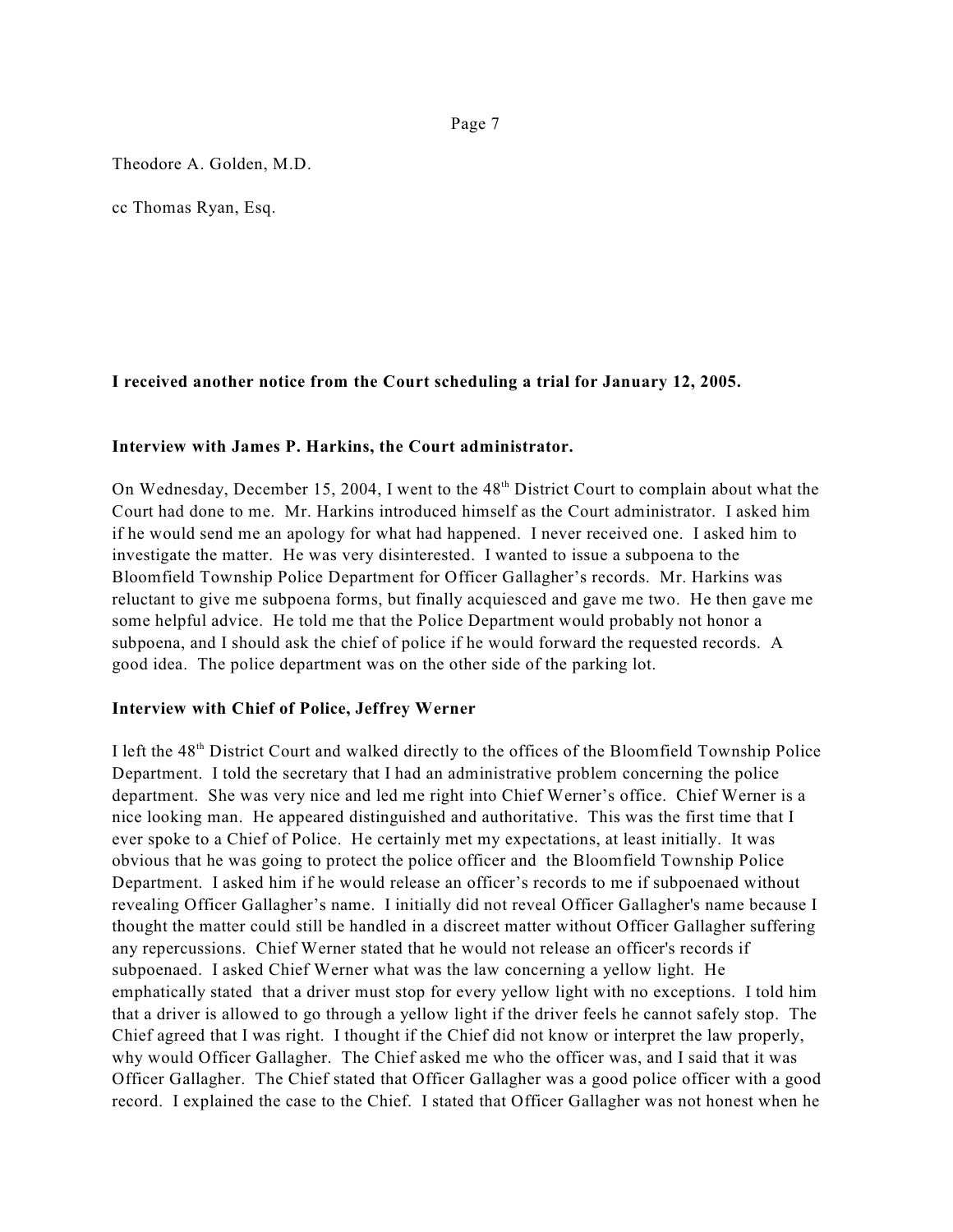wrote "No turn on red". Officer Gallagher overstated the charge. I told the Chief that Mr. Ryan made a plea bargain offer, but I refused because I was not guilty of what Officer Gallagher wrote on the citation. The Chief replied that Mr. Ryan made me a good offer, and I should have accepted it. I replied that Mr. Ryan should have withdrawn the charges against me because the officer lied. The Chief then replied that the prosecutor is not empowered to drop charges without the police officer's permission. He said that is the way it should be.

I then switched the subject a little. I told the Chief that I missed a half a day of work to go to the Pre Formal Hearing, and so did a lot of other people. I assumed that all of the people at the Pre Formal Hearing that day received the same proposition as I. They were all lined up at the pay window as I left the court. I asked the Chief why everyone should miss a half a day of work to get the plea deal. I told the Chief that the people would not lose a half of a day's income if the plea notice could be mailed instead of requiring an appearance in the court house before a prosecutor. The personal appearance served no purpose because the prosecutor did nothing and was "empowered to do nothing" if the accused did not accept the deal. The Chief responded that it would be too expensive to send a letter instead of a postcard. I thought what is less expensive, "Sending out form letters instead of postcards or paying a half day of attorney fees to Mr. Ryan".

I again told the Chief that his officer over wrote the charge on the ticket, and I should not be charged with running a red light. The Chief stated that he would back his officer every time. He told me that I should state my case to the Judge as I stated it to him. He knew what the outcome would be. I realized at that moment that I lost. However, the Chief exposed his lacked leadership qualities, which ultimately led to his resignation. His first priority was allegiance to his officer rather than to the principles of his job as the Chief of Police.

The Chief was generous with his time. I stated that I basically came with a question concerning how he would respond to a subpoena for an officer's records and he had answered it.

As I left his office I knew that I should subpoena the Chief to appear at my trial instead of the officer's records. The Chief did not know the law, and Officer Gallagher was just following his leader.

## **A Call From Mr. Harkins the Court Administrator**

On Thursday morning December 16, 2004, I received a telephone call from Mr. Harkins. He told me that if I had any complaints to make about how my case was handled that it should be done in front of Judge D'Agostini at the time of my trial. He was not going to do anything further. I asked him if he would send me a letter of apology and he reluctantly said that he would, but never did. I told him that I thought the main problem was attitude. At the end of the conversation I had a idea. I thought that I could enhance my complaint to the Judge if Mr. Harkins explained the miscarriage of justice while I questioned him under oath. I would put his name on my second subpoena.

# **Discovery?**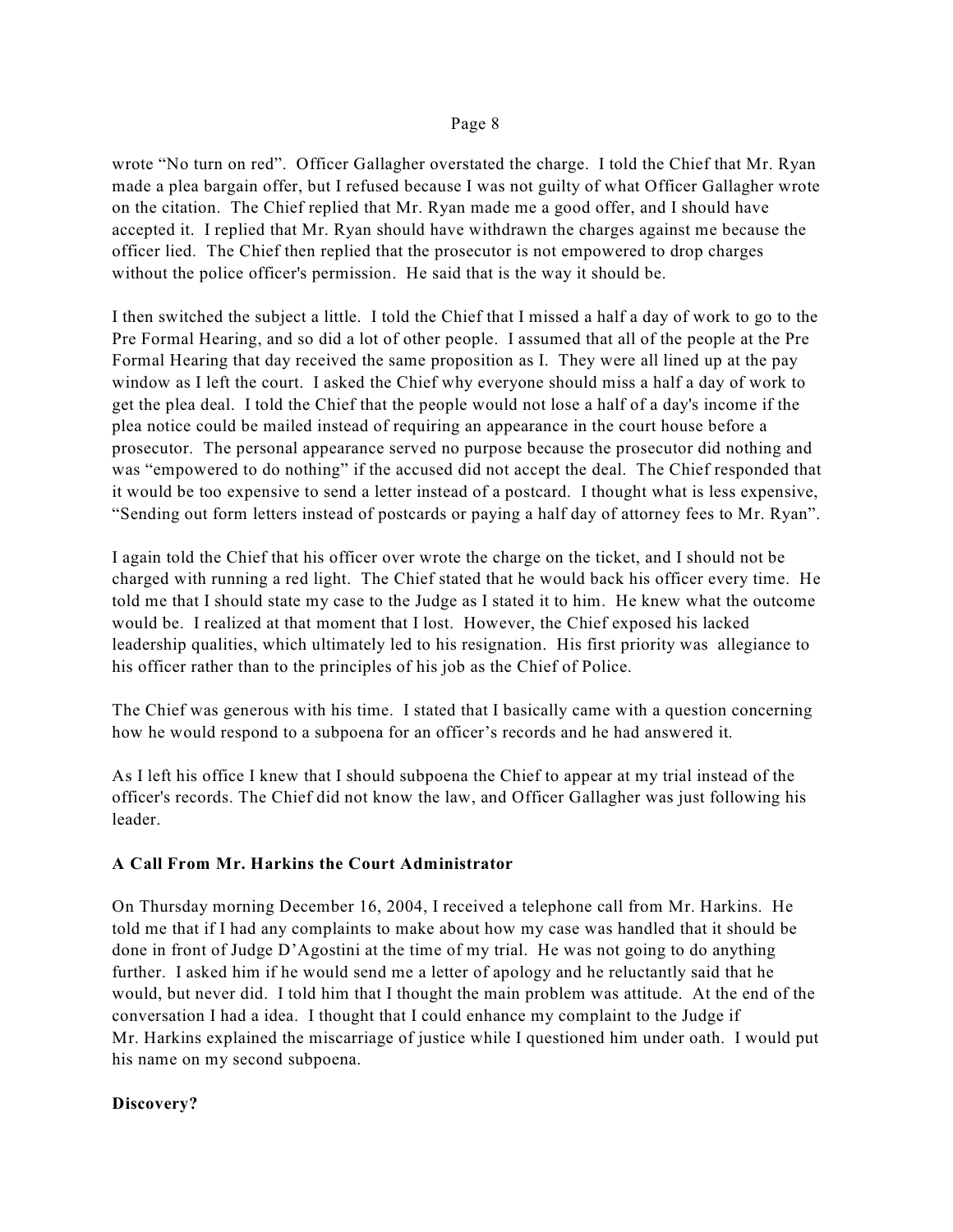The following letter was written to Mr. Ryan.

**Theodore A. Golden, M.D.** 1746 Bellwood Court Bloomfield Hills, MI 48302

December 15, 2004

Thomas J. Ryan 2055 Orchard Lake Road Sylvan Lake, MI 48320

Re: Case No. 04BT86254 X-REF: 0415219

Dear Mr. Ryan:

I received a notice from the  $48<sup>th</sup>$  District Court that there will be a formal hearing concerning the above case on January 12, 2005, at 2:30 P.M. I feel that dismissing the charge against me with prejudice would be in the best interest for all parties. I feel that I am innocent of the charge against me as I explained to you during a telephone call on December 7, 2004. I was already wrongly convicted by the court on December 6, 2004, even though the above case was not on the judge's docket for December 6, 2004.

I hope that you will conclude the matter as I have suggested. However, for discovery I would like you to send me copies of all materials that you have concerning the above case as you said you would during our discussion on December 7, 2004, if you wish to proceed with the formal hearing.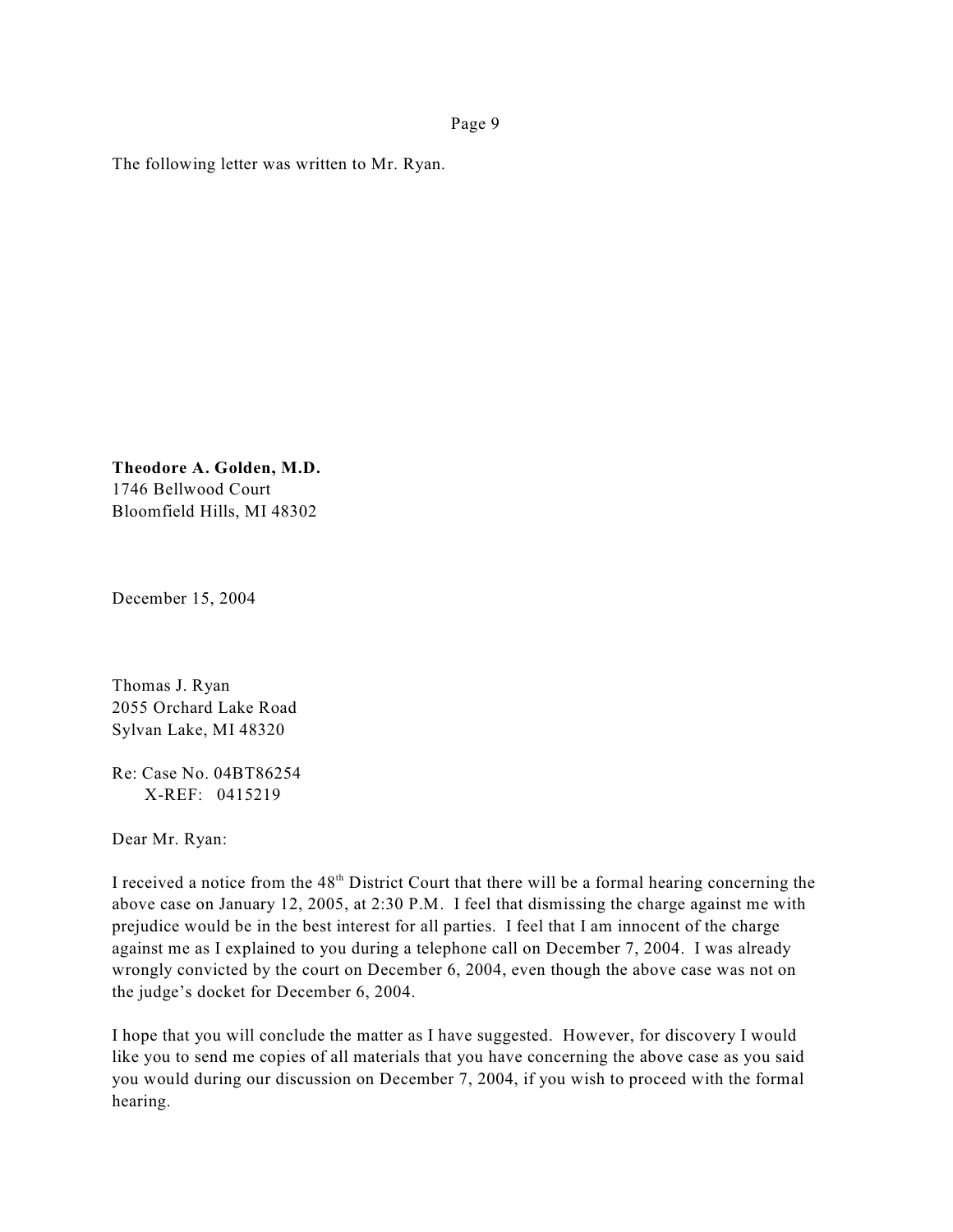Sincerely,

Theodore A. Golden, M.D.

cc Judge Diane D. D'Agostini

On December 23, 2004, Mr. Ryan did write a letter to the Bloomfield Township Police Department requesting the Police Officer's Notes concerning the case. "Will you kindly furnish the notes and I will forward the same to the defendant".

I never received any materials from Mr. Ryan or the Police Department in order to prepare for my defense at the trial.

Prior to a trial discovery is an important legal function to enable both sides to prepare for the case. During the trial I complained to Judge D'Agostini that I was deprived of this important function of the legal process even though I specifically requested it in the above letter that was also sent to the Judge. Judge D'Agostini replied that discovery was not a right that existed in her court. I am not an attorney and cannot give an authoritative opinion concerning this matter. One attorney who I consulted concerning this matter stated that if I had appealed the conviction the discovery issue would weigh heavily in the conviction being overturned.

So much for discovery, but more to come latter about evidence that the Bloomfield Township Police Department destroyed.

# **The Trial**

Franz Kafka wrote a book titled The Trial. Am I to become the Josef K of Bloomfield Township. I hope not. After many futile and hopeless encounters Josef K was murdered by the state. Why me? Some have suggested to me that unknown forces were after me because of my activism on my web site [www.tagolden.com](http://www.tagolden.com). Or was the Township that desperate and greedy for the fine? To what lengths would the forces of evil prevail because the officer lied when he wrote "No turn on red". Why did Officer Gallagher write those words? Was it to expedite his case against me through the legal system for a quick profit for his employer? Was I suppose to accept the plea bargain as a good deal because of the overstated charge against me? How many people were corrupted by those words? Was Officer Gallagher, the man in uniform, the man with a badge, the man with zero tolerance at the yellow light, the man whose face I did not see, but whose words I clearly remember be responsible for all that was happening to me? Was Officer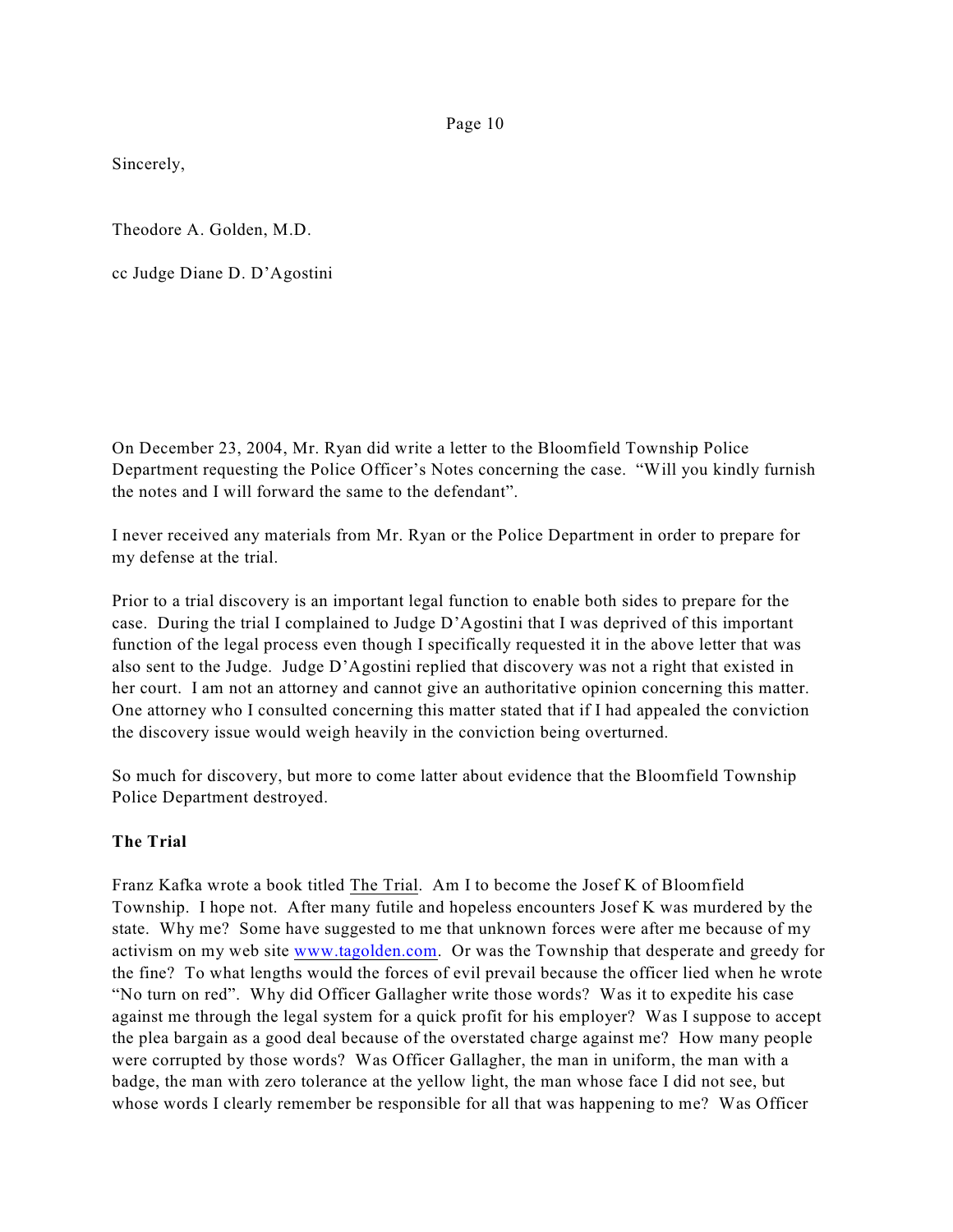Gallagher the leader? What about the Chief and the Prosecutor? I already knew about the Judge. She had already fraudulently convicted me once. Very sloppily done. I delayed my inevitable defeat, but they were determined to get me.

I knew that I lost the case the moment Mr. Ryan proposed his deal on October 22, 2004. My feelings were further confirmed on December 6, 2004, with the fraudulent conviction. I knew that they were giving me a powerful message when they sweetened the deal by going from two points to zero points. I was going through a shake down orchestrated by the state.

How much should a man spend to defend himself in a hopeless legal situation, especially when the monetary loss would not be large? Whether I won or lost my least expensive approach would be to defend myself. A poor decision from a legal point of view. A wise decision for the finances, and one who was fleeced by his family law attorney during a recent encounter with the legal system. I did a little legal research on defending oneself in court. I knew I would not be a match against the prosecutor Thomas Ryan and the biased judge. How does one put a little legal theory into action with no court room practice? That would be a substantial problem.

I thought that I did my pretrial work quite well. The prosecutor did say that he would honor the discovery process, and did write the above referenced letter. However, the prosecutor did not follow court rules. He abused the legal process by not giving me the required materials.

I prepared and served the two subpoenas. The skilled prosecutor rebutted quickly and filed a motion to have my two subpoenas quashed. I knew that he would prevail.

The Trial was scheduled for Wednesday, January 12, 2005, at 2:30 P.M. It started at about 4:00 that afternoon. I do not know what the Township paid its troops for waiting. During the wait I saw a young police officer, Officer Gallagher I presumed. I do not know if he knew who I was. I went up to him, introduced myself, and shook his hand.

The first item of business at the trial was the plaintiff's motion to quash my two subpoenas. The motion was quickly approved by the Judge.

I complained to the Judge that the previous miscarriage of justice committed against me was not proper. She stated that she knew nothing about it. I told her to check the court file that was in her hand. She stated that she did not see a copy of the judgement notice in the file. There was a pause, and the Judge stated that the recording device in the court was tired from the previous long trial. I wonder if some of my comments were not recorded or erased.

The charges against me were stated. Officer Gallagher was the first witness. He easily identified me. He stated that he was doing surveillance work the night of August 26, 2004, and was in the parking lot at the corner of Square Lake Road and Telegraph. He saw me approach the intersection traveling at 45 mph. I accelerated as I neared the intersection, and entered the intersection after the light had turned red. I made a right turn. He had me under constant watch from the time he first saw me until he pulled me over. On both sides of Square Lake Road,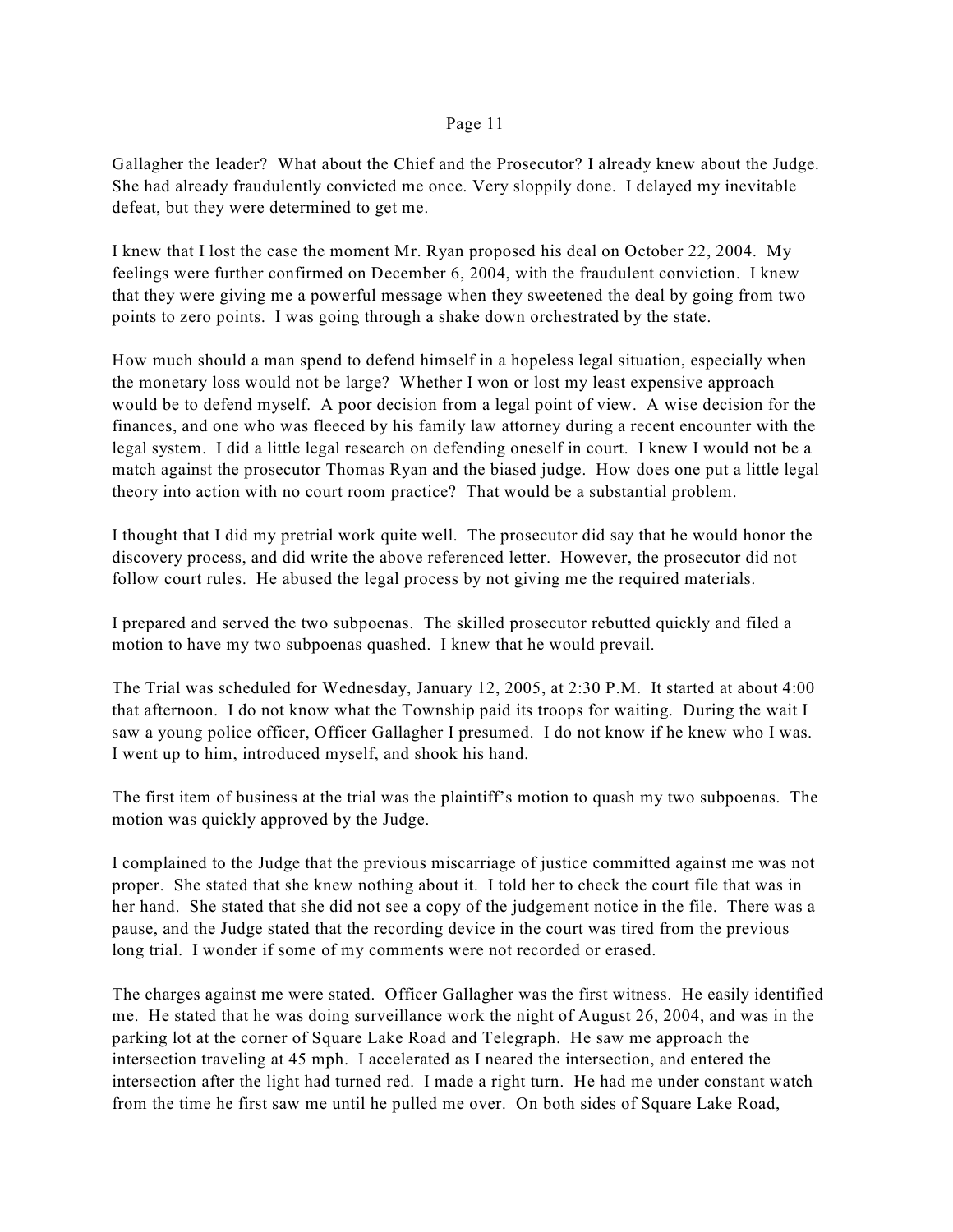which is divided at the Telegraph intersection, are signs which state, "No Turn On Red".

On cross examination the officer could remember nothing except what he stated when the prosecutor questioned him. He stated that he could not remember anything that he said to me during our encounter or anything else about the incident. I asked Officer Gallagher when he graduated from Ferris. "2001", he quickly said. I pointed out to Officer Gallagher that he could not have had me under constant observation from the time that he first saw me until he pulled me over because at one point he was heading north on Telegraph, and I was behind him heading south on Telegraph. He insisted that he had me under constant observation because of where he entered Telegraph from the parking lot. I stated during the trial, and further investigation since the trial reveals the officer lied about having me under constant observation. There is only one sign on the right side of the road that states, "No Turn On Red". Officer Gallagher had plenty of time to prepare his testimony. Why the misrepresentation? Was he trying to fortify the big lie? What about the most crucial statement of all. He approached the intersection at 45 mph and accelerated going into the intersection. I was driving an Astro Minivan. The van would have rolled over if I tried to make a right turn at that speed.

I stated to Judge D'Agostini that I entered the intersection when the light was yellow. I was stating my case to the Judge concerning the law, and how my actions conformed to the law, but was cut off by the prosecutor and the Judge. She stated that she knew the law and her job was to tell me the law. I stated that Officer Gallagher said to me several times that I entered the intersection when the light was yellow.

# **The Verdict**

Judge D'Agostini summarized the positions of both parties in the case. She was paying attention, had a good memory, and I was impressed because I had not seen a judge do that before. She then stated that she would believe the officer's testimony because he had been in a better position to observe what happened. Perhaps, I was not paying attention and was distracted by a cell phone. At the time I felt how could she base her decision on facts that were not part of the of the testimony. Guilty as charged. The fine would be \$125 and two traffic points. Case dismissed.

The trial was over. I had a question and went up Judge D'Agostini. Would the conviction be reported to my insurance company? She stated that she did not know and did not care. **She then told me that she would have found me guilty even if the officer was lying. The truth was irrelevant.** 

I left the court room and ran into Mr. Ryan. I told him that he convicted an innocent man. **He told me that it would be best if I forgot about it**. What did he mean? Was it a threat? Did he want to forget that he convicted an innocent man? Why were his only words, "Forget about it"?

# **Destroyed Evidence**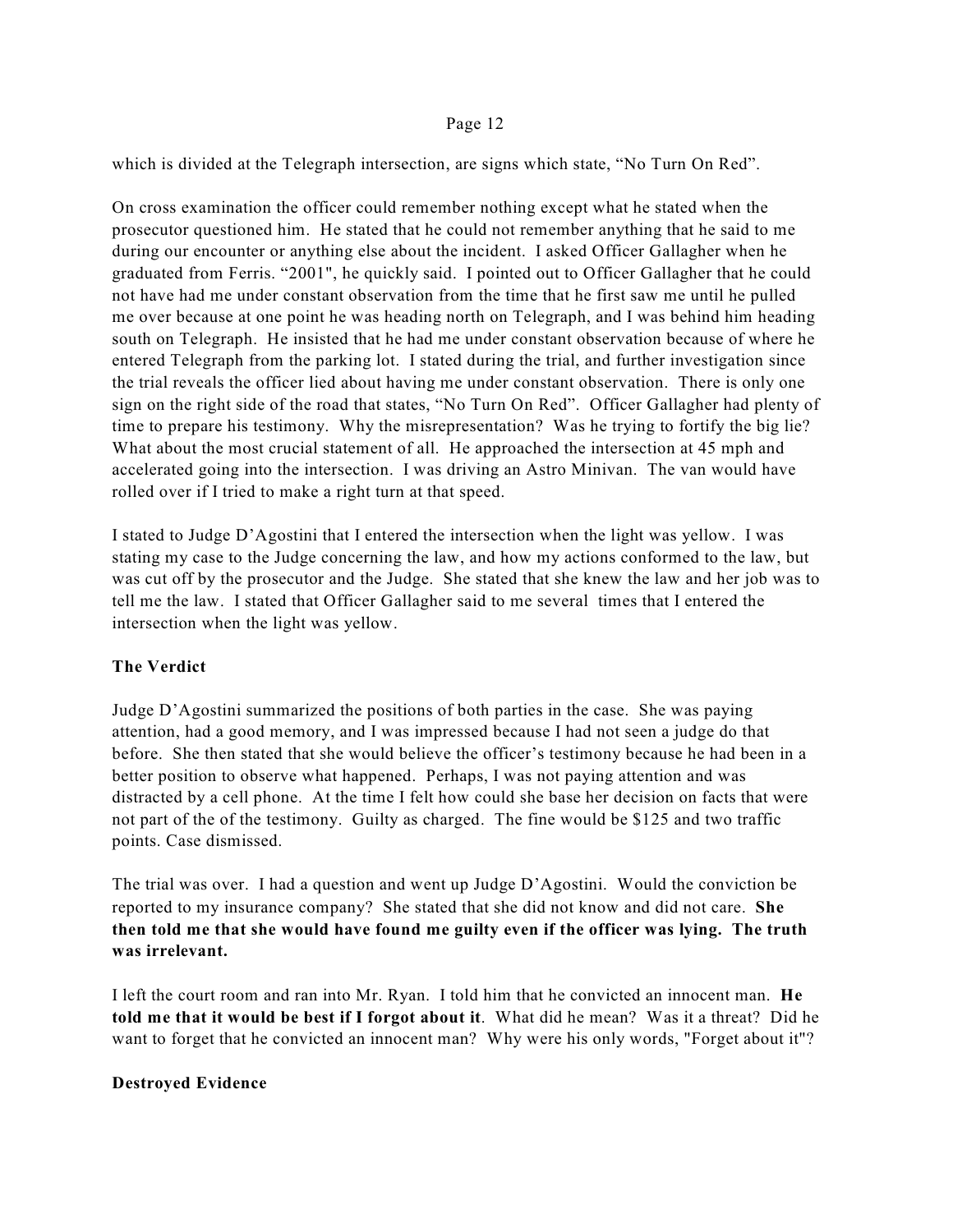The day after the trial I called the Bloomfield Township Police Department to complain about the perjury committed by Officer Gallagher at the trial. I spoke to a Captain Gaudard. He told me that police cars carry equipment to record encounters such as the one that I had with Officer Gallagher on the night of August 26, 2004. An audio and video recording had been made, but was subsequently destroyed in an economy move to re-cycle the storage media. I asked how the evidence could be destroyed, and I was told the word was re-cycled. The evidence is re-cycled after 60 days. How could this be? The case had not been resolved. Prior to the 60 day cut off time Mr. Ryan knew that the case was headed for trial. I am sure that Mr. Ryan knew that audio and video recordings were standard police procedures. I did not. My Ryan deprived me of my rights by letting the truth be destroyed. Officer Gallagher knew about the recordings. He let the evidence be destroyed. Chief Werner knew. I want to thank Captain Gaudard for revealing this important information to me. Was Captain Gaudard taunting me by revealing this information to me. What was his purpose?

## **Complaint At Township Board of Trustees Meeting on February 14, 2005**

I decided that I should change my tactics. The Chief of Police is responsible to the elected officials of Bloomfield Township, which is the Board of Trustees. I was informed that they meet the second and fourth Mondays of the month at 8:00 P.M. I went to the meeting on February 14, 2005. The Board of Trustees spent a great deal of time discussing an issue that involved a developer whose proposed project was approved with a natural tile roof. Because of high cost and an unexpected delay in being able to obtain the proposed tiles, the developer installed synthetic tiles without having the substitute roofing materials approved by the township as required. The Township Supervisor David Payne was well spoken in leading the discussion and defining the issues. It appeared that the developer had put one over on the Township by not following proper procedure by first having the synthetic tiles approved by the Board before installing them. After a lengthy discussion, which clearly and in an exciting manner demonstrated democracy in action, the issue was defined as principle and precedent versus being pragmatic and getting on with the project so that the Township would receive property taxes. Mr. Payne had clearly separated the issue of the roof from the overall development that was at hand, and this issue was subjected to a separate vote. The role call vote was exciting as Mr. Payne's turn to cast his vote approached. Did Mr. Payne isolate the issue of the roof so that he could reject it, but approve the rest of the project? Mr. Payne enhanced the suspense and excitement when his turn came by not simply saying yes or no. He gave an explanation before casting his vote. The Board of Trustees approved the changes made by the developer to the roof by a margin of four to two. Mr. Payne voted with the majority.

At the end of the meeting citizens are allowed to address the Board. It was past 10:30 P.M., and no one was in the meeting room other than the developer, his associates, and the Board. I got up and spoke. I stated the facts in the case. It was not right for Officer Gallagher to commit perjury. It was not right for the Bloomfield Township Police Department to destroy evidence. Mr. Payne tried to deflect what I was saying by stating that the matter was a legal problem that should be handled by the Court. I pointed out that the actions of the officers of the Police Department and the City Attorney were in their area of jurisdiction and concern. Mr. Payne gave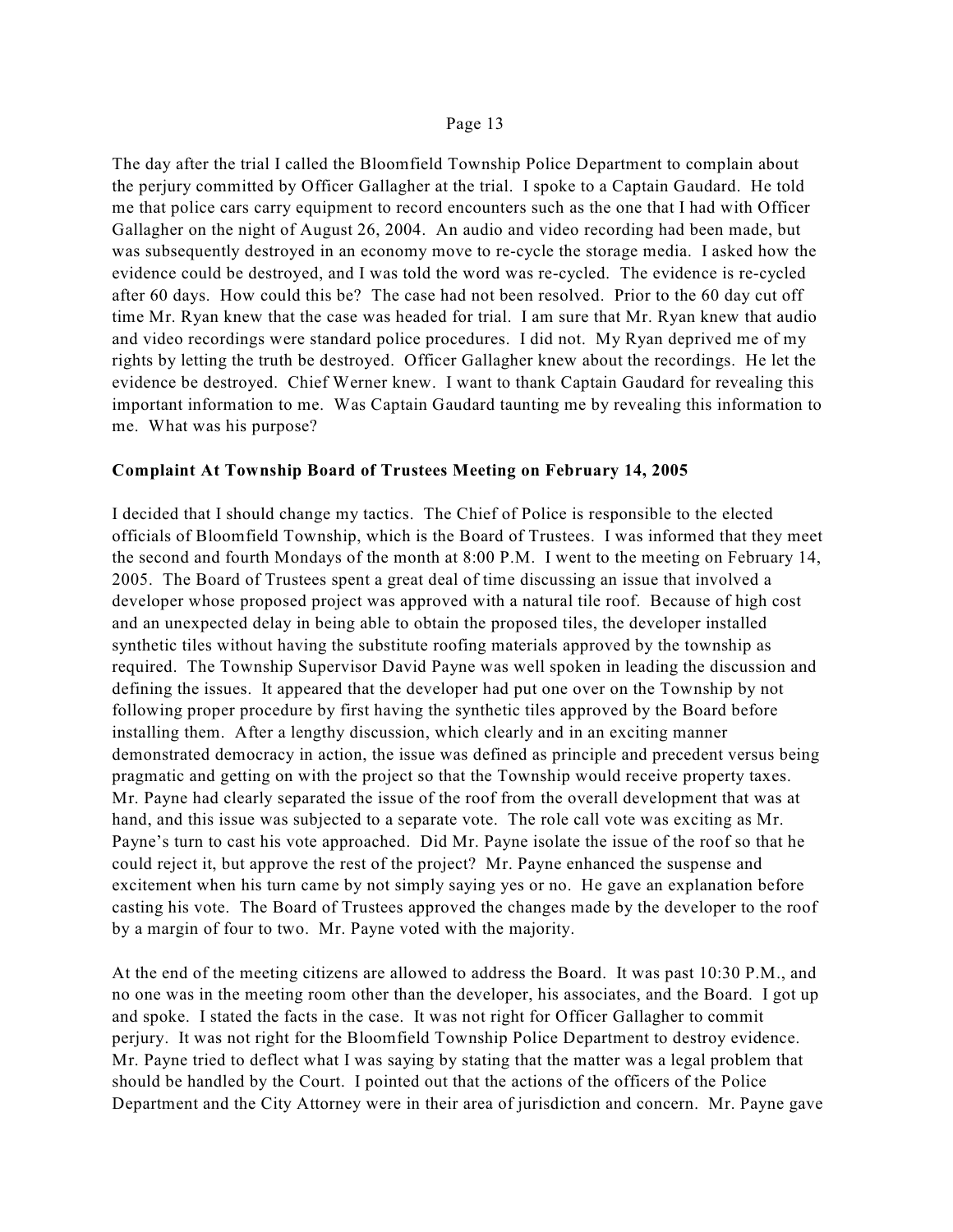me lip service by stating that he would look into the matter. There was no discussion. After I finished the developer and his associates who were waiting in the room to talk to Mr. Payne after the meeting came up and congratulated me, and gave me some words of encouragement. I was gratified to hear them, because I knew that I was doing the right thing. I was not going to give up.

## **Should David Payne run for the United States Senate?**

A few days later David Payne called me. He told me that he was investigating the matter. I asked Mr. Payne how old he was. He got defensive, but finally stated that he was 54. I was impressed with how he handled himself at the above stated meeting. I told him that he should consider a run as the Republican candidate for the United States Senate. The leading Republican public official in Oakland county, Sheriff Michael Bouchard, had just announced that he would not run for the U.S. Senate because of an unspecified health problem. I told Mr. Payne the four million dollar settlement that was just announced concerning the case of two Oakland County Sheriff Deputies gunning down a mentally ill teenager in his basement with ten shots was bad for Sheriff Bouchard's political health. I told Mr. Payne that I hoped Sheriff Bouchard did not have severe health problems. Mr. Payne stated that he was not interested in running for the United States Senate, because he enjoyed his current job. I jokingly asked him if he wanted to listen to roofing problems for the rest of his life.

## **Edited Minutes of Bloomfield Township Board of Trustees Meeting**

Minutes of the Township Meeting on February 14, 2005, were highly edited. They stated that I had a problem with the police department.

The minutes of the Township Board of Trustees meeting on February 28, 2005, stated, "Supervisor Payne informed the Board that he investigated the complaint brought to the Board's attention on February 14, 2005, by Dr. Theodore Golden, 1746 Bellwood Court. Payne is satisfied this issue was handled in the proper manner." The minutes indicate no discussion by the Board, and the end of the matter.

## **Mr. Payne Not Senatorial Material**

Mr. Payne, "I withdraw my endorsement for you to run for the United States Senate". I still feel that Mr. Payne is a highly skilled administrator who made a serious error in judgement on how to handle the issue entrusted to him. Remember, Mayor Coleman Young of Detroit supported his Chief of Police, Chief Hart, until Chief Hart was sent to prison.

## **Letter from Jeffrey D. Werner, Chief of Police, dated February 16, 2005**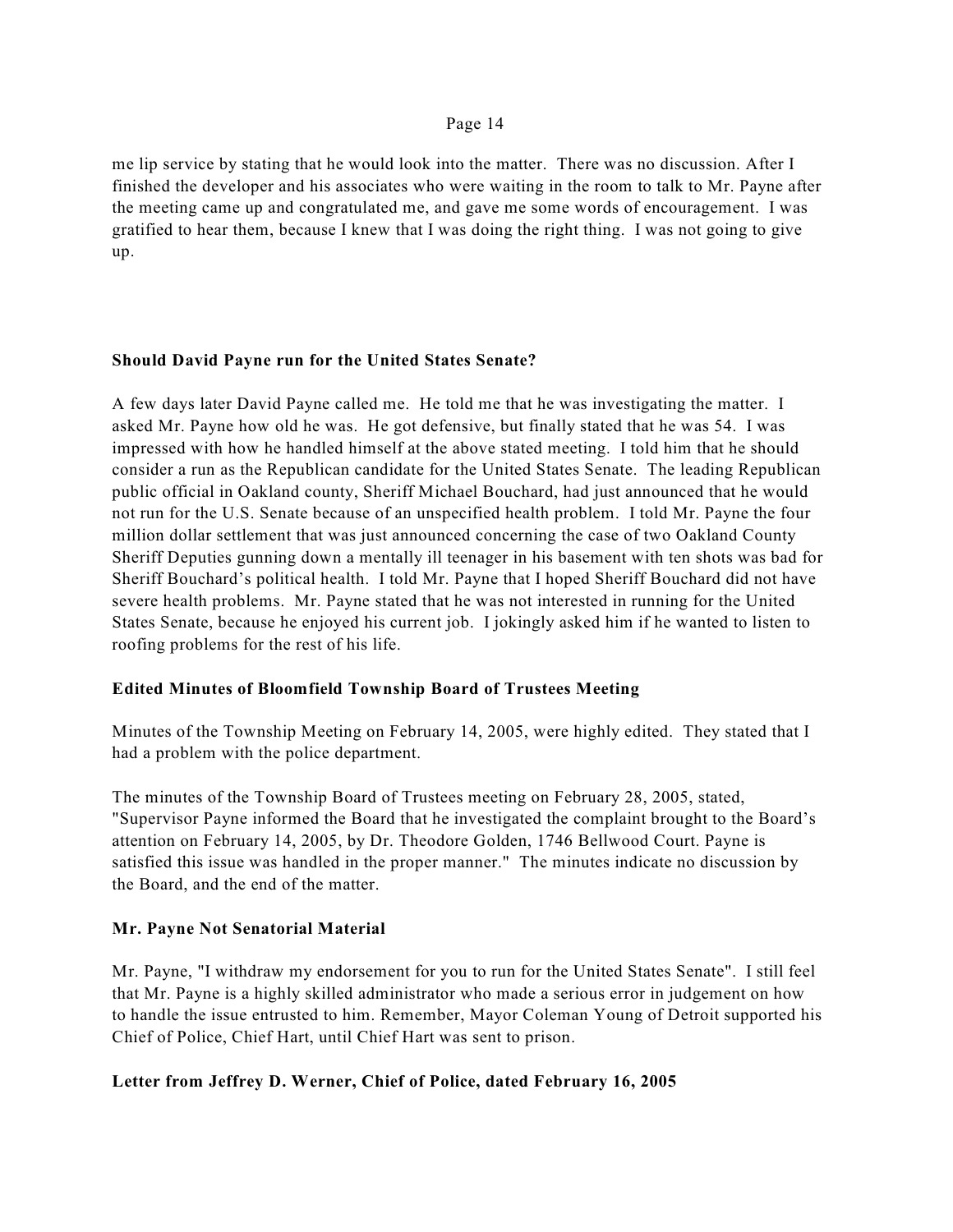I received a letter from Chief Werner in response to my letter to him stating that Officer Gallagher committed perjury at my trial. Chief Werner wrote that the court found me guilty based on the facts presented. As far as he was concerned that was the end of the matter. I feel that does not exonerate Officer Gallagher of committing perjury. Chief Werner did not properly investigate my complaint. Anyone doing a proper investigation would have read the transcript of the trial, discussed the matter further with me, and analyzed the facts in the case.

## **Complaint Against Judge D'Agostini**

The following complaint was filed with the Judicial Tenure Commission against Judge D'Agostini.

## **Complaint Against Judge Diane Dickow D'Agostini**

I received a notice, copy enclosed, that I was to appear before Judge D'Agostini for a formal hearing on Tuesday 12/06/2005. A couple of days prior to Monday, 12/06/04 I received the enclosed letter from the opposing side. On the morning of 12/06/2004 I called both the opposing attorney, and Judge D'Agostini to inform them that Mr. Ryan was in error concerning the time of the hearing. I spoke to Mr. Ryan's secretary, and a person who identified herself as a clerk in the Judge's office. The clerk informed me that Tuesday, 12/06/2005, was the date the trial was scheduled. However, because she had the file ready for the Judge D'Agostini, the trial would take place that afternoon on Monday, December 6, 2004, at 1:30 P.M. I informed the clerk that I could not make the trial because it was not scheduled, and protested that a trial could not be held without proper notification. She said the case was set to go at 1:30 P.M., whether I was present or not. A copy of the default judgement indicates that Judge D'Agostini approved.

When I spoke to another clerk in Judge D'Agostini's office on 12/07/2004, I was initially told that my case was on the Judge's docket for 12/06/2004, and then informed that it was not. I was then told that if I paid the \$130 fine I would not be charged any traffic points, and a record of the case would not be available to my insurance company. I was innocent of the charge.

On 01/12/2005 I spoke to Judge D'Agostini in her Court about the default judgement she issued against me. She stated that she knew nothing about it. I told her to check the court file which she had in her hand. She stated that she did not see a copy of the default judgement notice in the file.

The faulty Judgement caused me mental distress.

I am filing this complaint against Judge D'Agostini because she was responsible for issuing the faulty default judgement. She should explain why she found me in default on December 6,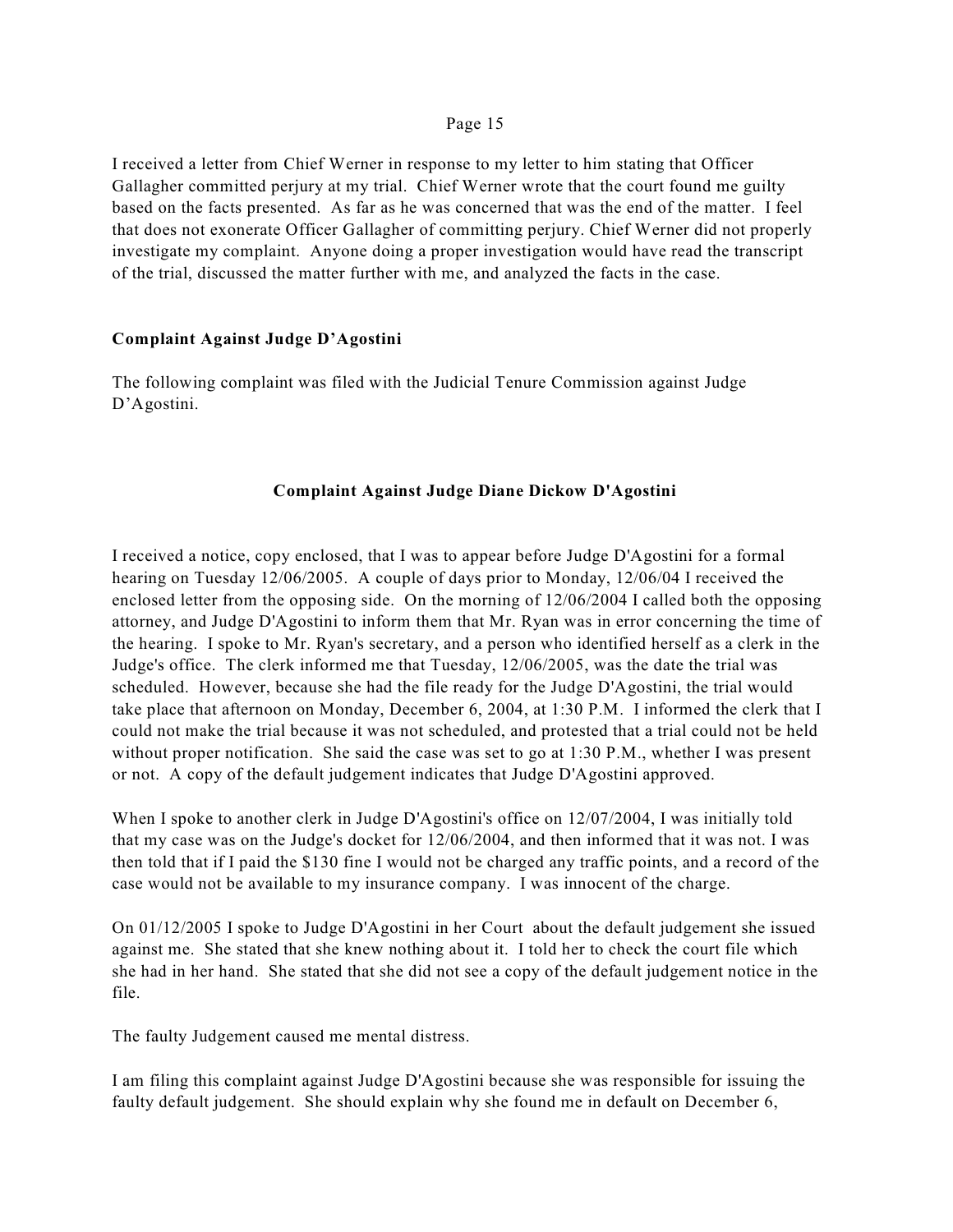2004, when my case was not scheduled on her docket. Was it an error or an attempt by the Judge to eliminate my case from her docket or a combination of things? It was inappropriate and sloppy work on the part of Judge D'Agostini. Is Judge D'Agostini fit to perform the duties entrusted to her by the public? This unwarranted activity on the part of Judge D'Agostini should be included in her record at the Judicial Tenure Commission in case the Commission receives additional complaints against Judge D'Agostini.

I would like Judge D'Agostini to read my compliant and respond to it.

Thank you.

Sincerely,

Theodore A. Golden, M.D.

Enclosures

# **Reply From the Judicial Tenure Commission**

I received a short form letter from the Judicial Tenure Commission stating the complaint was closed.

# **Official Report Contained Lies**

I was informed by the township clerk that there was a report written by Captain Gaudard to Chief Werner concerning my complaint. I requested a copy of the report which I was told was my right due to the Freedom of Information Act. After a delay of several weeks I called Chief Werner's office. He was out of town, and his secretary told me that the Chief and Captain Gaudard were working on the report. I was surprised when the report arrived that it was dated February 24, 2005. The Chief's cover letter explained that the delay in sending me the report was due to the fact that it could not be found.

Officer Gallagher testified in court under oath that he could recall nothing of the incident except that I accelerated at 45 mph. while going through the run light to make a right turn. In the report concerning the incident he told Captain Gaudard that I argued with him stating that I entered the intersection while the light was yellow. Officer Gallagher stated that he "explained that you must stop even at a yellow light if you are able to do so". This was not what he said at the time he stopped me. Furthermore, his court testimony and latter statements to Captain Gaudard are contradictory.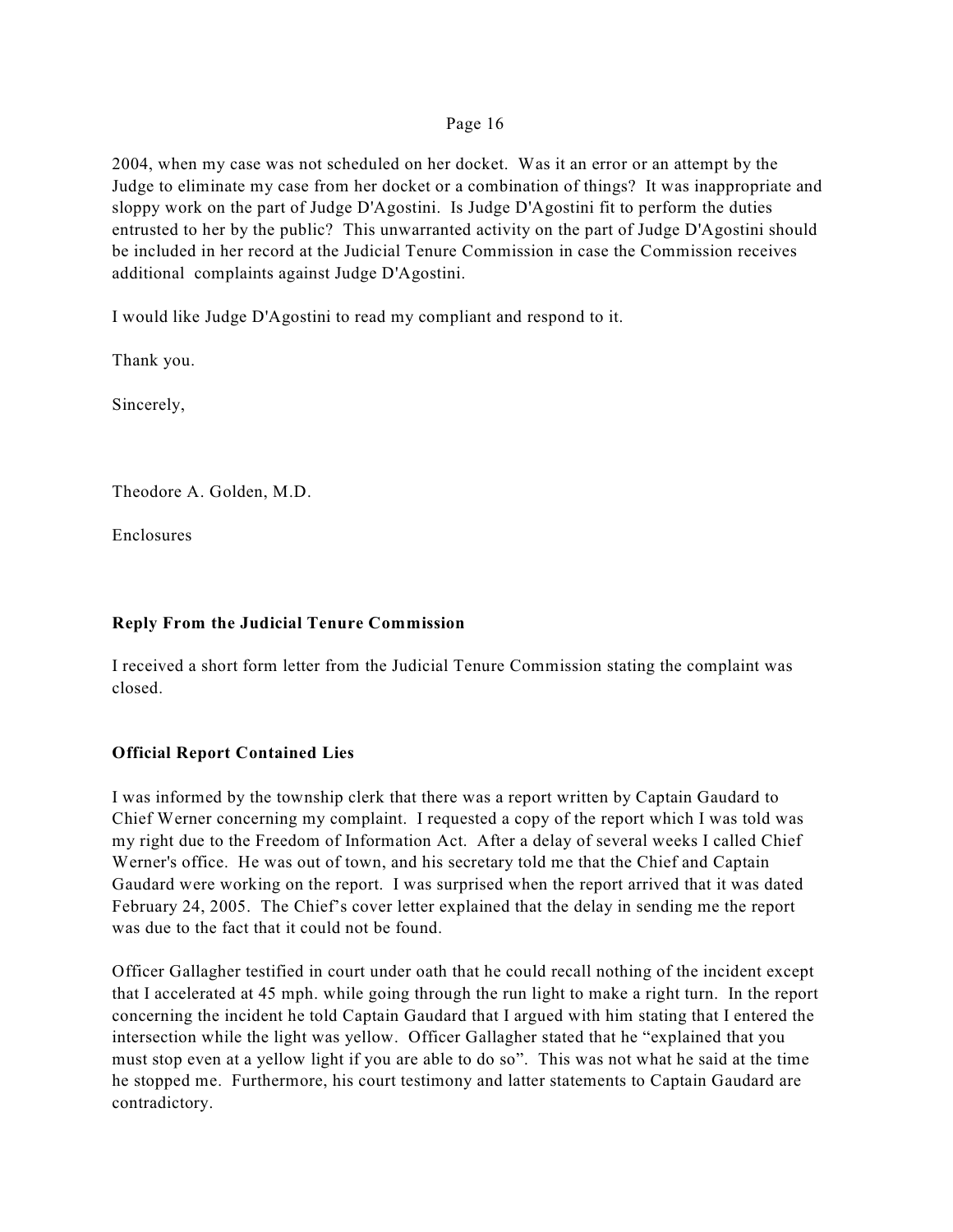The two top officials of the Bloomfield Police Department would not investigate the perjury charge properly. They should have looked at the court testimony. They are part of the cover-up.

## **The Dark Side**

I feel there is a little "dark side" in everyone. I spoke to Janet Roncelli, the Township Clerk, on May 4, 2005. She was satisfied with the report even after I told her it was a lie, and not properly done. "No turn on red" has now contaminated the Bloomfield Township Board of Trustees. This is not Watergate, but why such dishonesty. All of these fine people tainted by Officer Gallagher. Such power has the officer? He has brought forth the dark side in many fine people. How could Officer Gallagher expose the dark side of so many fine people? How could it happen? Why? Who is responsible? Officer Gallagher at the bottom or the Chief at the top? The prosecutor, the judge, the other officials of the court, or the elected officials of the township? Or should society as a whole be blamed? Make your decision. Pick only one individual, and then pick as many as you want. Chief Jeffrey Werner would be my pick if I only had one choice. You figure it out.

## **Other Disturbing News**

I have done some investigating of the Bloomfield Township Police Department and Chief Werner. The Bloomfield Township Police were given a superior rating by a knowledgeable criminal attorney concerning how they treat their prisoners. I am disturbed concerning the time and money the Bloomfield Township Police under the direction of Chief Werner has spent investigating hoaxes about who killed Jimmy Hoffa. The first Bloomfield Township police officer to be killed in the line of duty in fell in May, 2004. Was there some deficiency within the Department that led the officer to turn into the path of the speeding car driven by a drunk driver? Was the deceased police officer properly supervised by his superiors?

## **Chief Werner Should Be Replaced**

Based on my contact with Chief Werner, my recent experience with the Bloomfield Township Police Department, and recent news items concerning the Department, I feel that Chief Jeffrey Werner should be replaced.

## **Judge D'Agostini Should Not Be Re-elected If She Runs for Another Term**

I do not know Judge D'Agostini future plans. Hopefully, she will not run for another term. I hope that she has strong opposition if she runs again. The lack of reliable information about the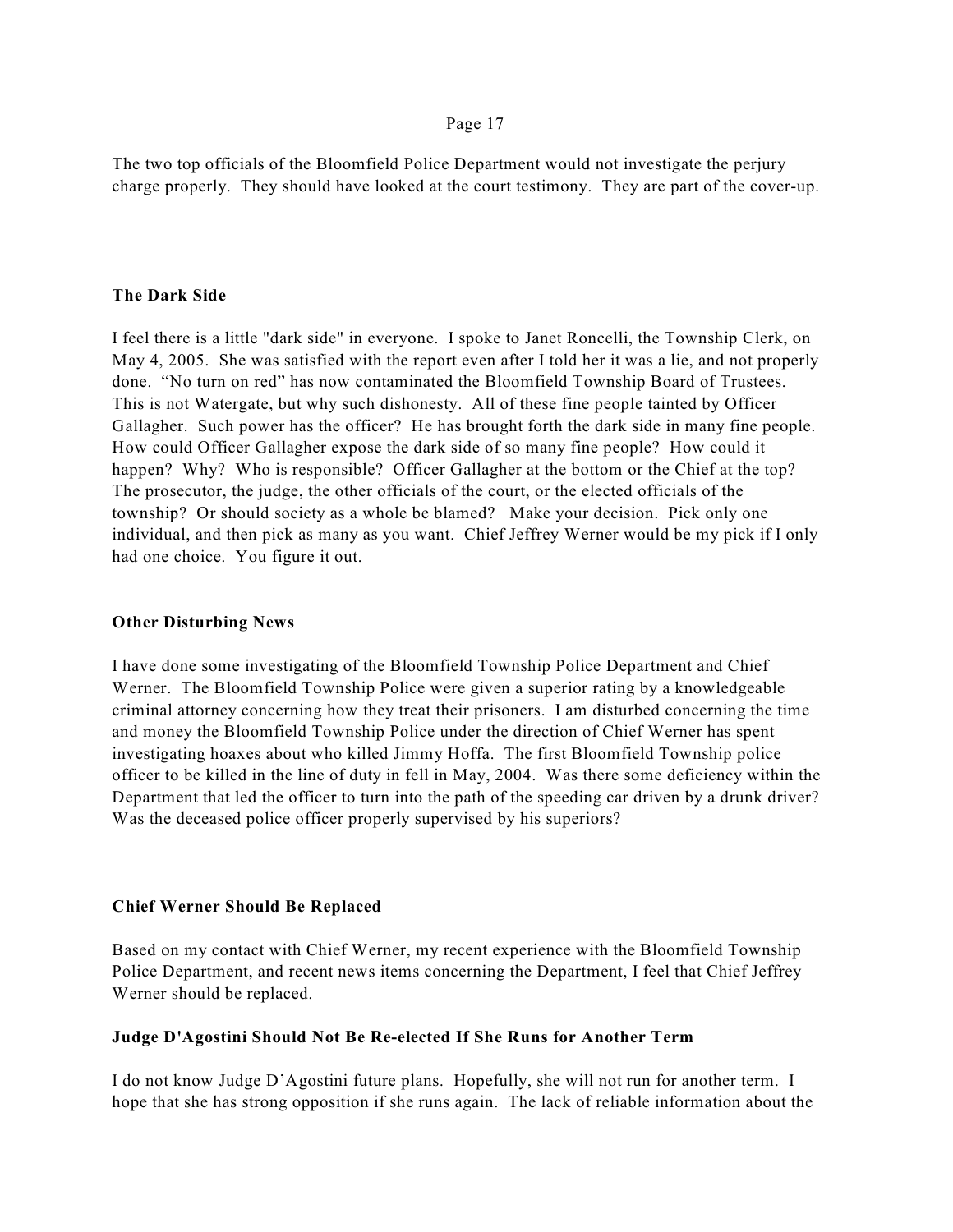performance of judges at the district court level is a serious detriment for the voter in judicial elections. Many incumbent judges do not face opposition, which is another serious problem. Most voters probably do not even know who is running in judicial elections. I have written about Judge D'Agostini actions in my case so that the public has more information concerning her.

## **Proposed Changes**

Policies changes that I propose beyond replacing Chief Werner are as follows:

1. The Bloomfield Township Police Department must make audio and video recordings of police encounters with the citizens.

2. The Bloomfield Township Police Department should be required to keep copies of all video and audio recordings until the case is closed, and for a specified time beyond the closure of a case.The citizens of the township should be informed concerning the cost of my proposal.

3. It should be mandatory that anyone who is stopped by the police be given a written notice on the spot concerning audio and video recordings and their legal rights in obtaining a copy of the recordings. Involved parties should legally be able to obtain a copy with no hassle.

4. Citizens given traffic citations should be given a written notice explaining the usual legal process(es) that will be used to close the case.

5. Plea bargain deals should be mailed to the accused. This will save the citizens from losing valuable work time in order to make an appearance at a hearing when the same information can be transmitted by mail, and the payment can be made by mail or electronically. The Township will also save money on city attorney fees by eliminating the needless service of the city attorney presenting plea bargains to individuals receiving traffic citations. I estimate that the money saved on reducing city attorney expenses will more than offset the cost of sending out a computer produced form letter instead of a postcard. The cost of my proposal should be investigated. The money saved on city attorney fees could be applied towards the expense associated with storing audio and video recordings for a longer period of time.

6. Complaints against members of the police department should be investigated by persons outside of the police department if the complaining party feels that the police investigation was inadequate or improper. There should be a written policy concerning these type of police procedures that is readily available and enforceable.

7. The prosecutor for the Township should be obligated to provide proper discovery information and materials to the defendant. This right to receive benefit of discovery should be included in the legal notice that is given to the defendant at the time the defendant is given the citation. The case should be automatically disqualified if the prosecutor does not provide "discovery" to the defendant. This should be done because most traffic citations involve fines that are not an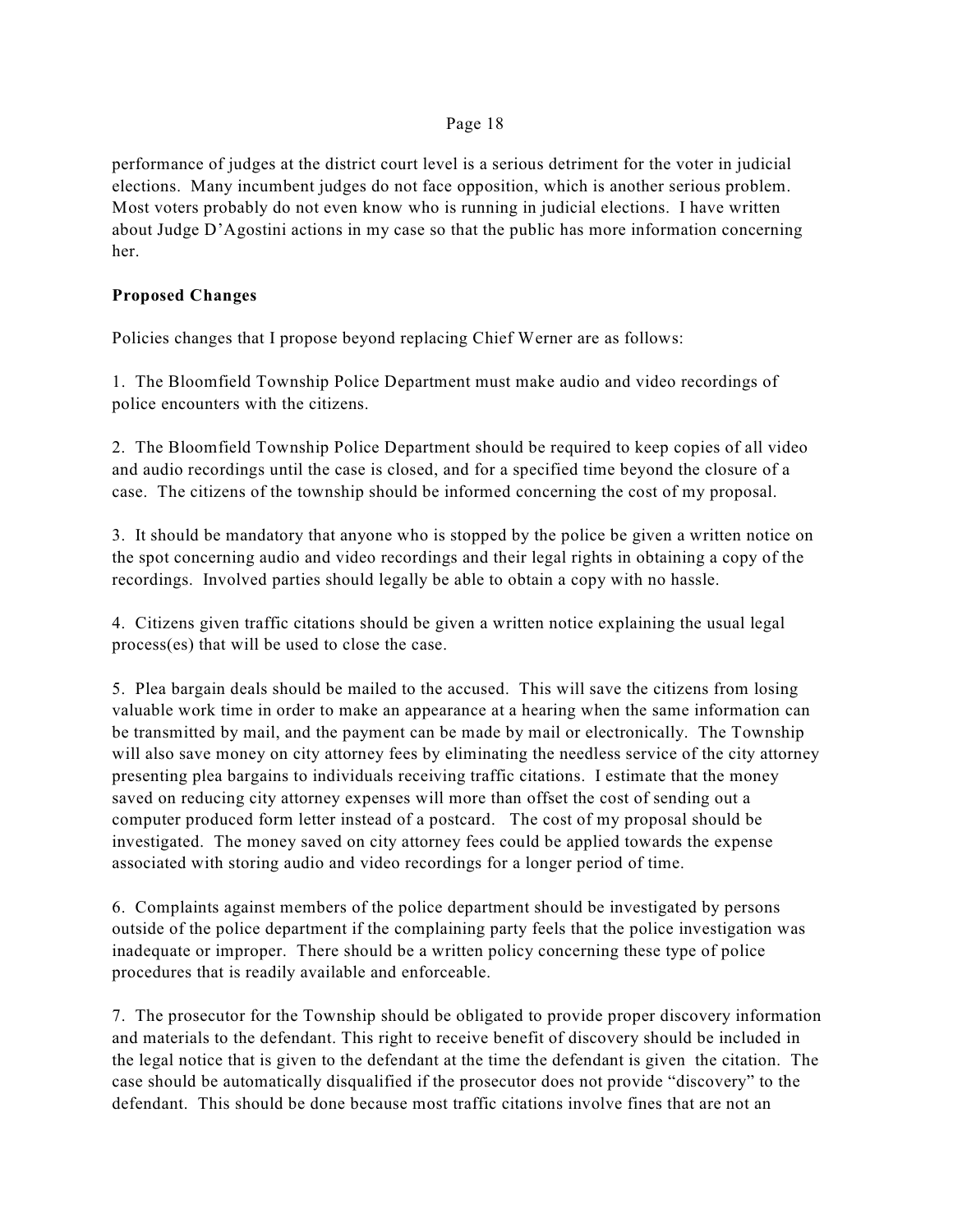enormous amount of money. The defendant should not be burdened by having to hire an attorney at many times the expense of the fine in order to obtain his legal rights to a fair court trial if he is defending himself.

8. The clerk that I spoke to on the morning of December 6, 2004, committed a serious malicious act against me. She knew that my case was not scheduled, and yet she permitted Judge D'Agostini to convict me and send me a conviction notice. She should have been disciplined, and I should have been informed about the outcome of my complaint against her. Mechanisms should be in place to assure the public that grievances against public employees are handled properly and with a fair outcome.

9. The Judicial Tenure Commission should be changed. At the present time the Judicial Tenure Commission is the same as the fox guarding the hen house. The Boards of the Judicial Tenure Commission and the Attorney Grievance Commission should be combined and elected by the public in a state wide election. Judge D'Agostini should have been sent my complaint and been required to respond to it. A Commission responsive to the public would serve the interests of the public in a fairer manner than the present system. The public would receive more ethical and honorable legal services from the legal system if my proposal is enacted either by legislative action or a constitutional amendment.

10. The prosecutor in my case should be honest about his role in my conviction. He should acknowledge that the police department did not honor his letter to them requesting materials they held about my case be forwarded to him for my use in preparing my defense against the trumped up charge. The police should have provided records concerning the audio and video recordings of the incident, and what happened to them. I should have known that crucial evidence was destroyed by the police department. The prosecutor also did not forward the information that he had as court rules require during the discovery process. **The prosecutor should petition the court to reverse my conviction because he and the police department abused the legal process.** There is precedent for me to ask the prosecutor to go back to court and petition to have my conviction reversed. This is exactly what happened when the federal prosecutor for the Detroit area recently asked the Federal Court to reverse the convictions of two foreigners convicted of terrorism due to his office's abuse of the legal process during the process of discovery.

## **How Do Other Communities Handle Unresponsive Public Officials?**

An article in the May 3, 2005, Detroit Free Press stated that Shelby Township's Board of Trustees placed their Human Resources Director on unpaid leave in mid-April when he inadequately and inappropriately responded to a secretary's sexual harassment complaint against her boss, the township supervisor. The Treasurer of Shelby Township Paul Viar was quoted in the article as saying he doesn't think the Human Resources Director should keep his position because he failed to perform his duties. The Township Board hired an independent investigator who concurred that the Director did not handle the complaint appropriately. I applaud the